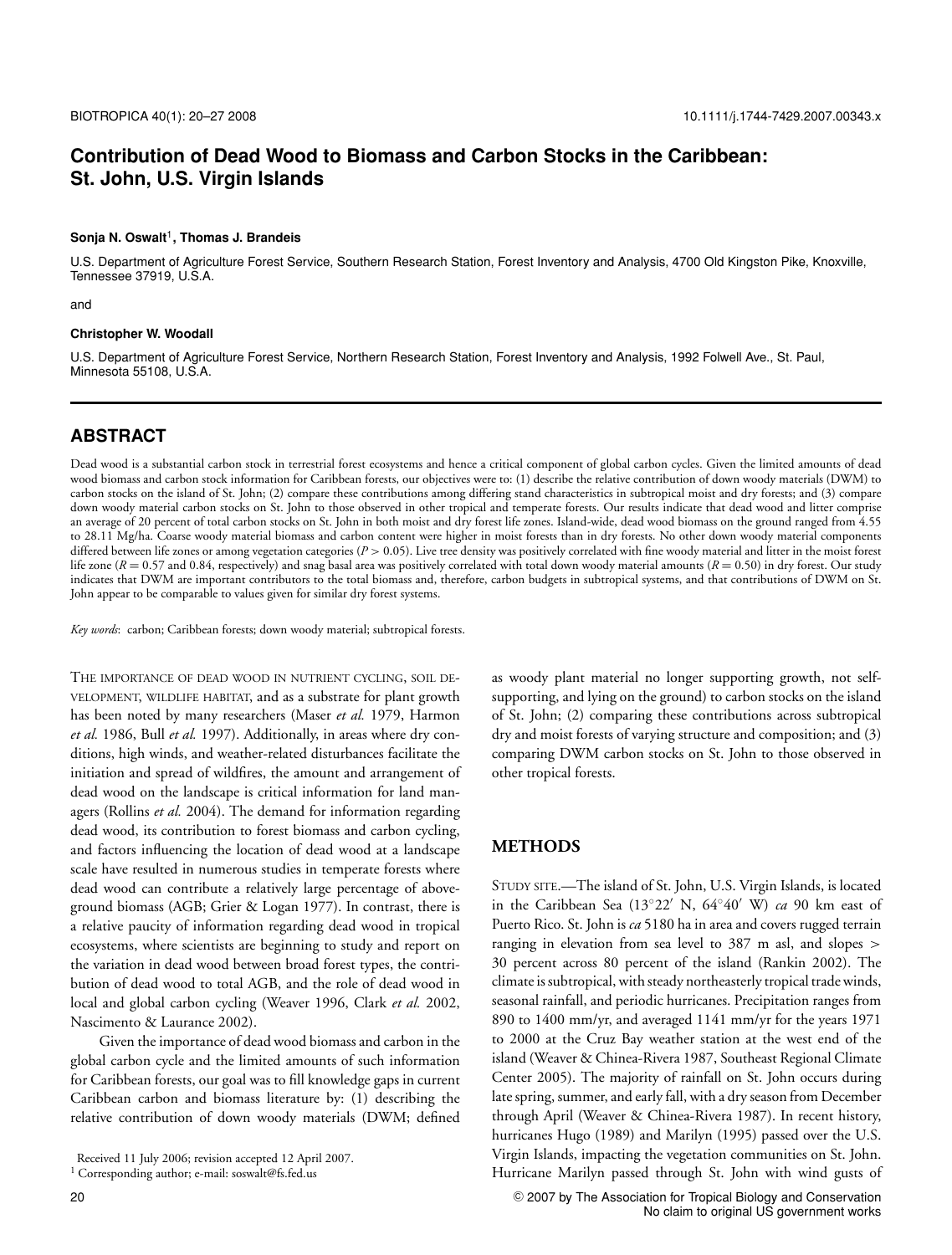161–177 km/h, primarily impacting the south coast and mountain peaks. The north coast received minor damage consisting primarily of tree defoliation (U.S. Department of Commerce 1996).

Since the Danish colonization in 1718, the island's forests have been heavily impacted by colonial era agricultural practices such that no primary forest remains today (Acevedo-Rodriquez 1996, Woodbury & Weaver 1997). Agricultural activities were slowly abandoned in the late 1800s, and fallow fields and pastures began reverting to forest. Socioeconomic changes that allowed for forest recovery continued with the purchase of the U.S. Virgin Islands by the United States in 1917, and the establishment of the Virgin Islands National Park in 1956, which occupies over half of the island.

Forest vegetation on St. John consists of mangrove forests, subtropical moist upland, gallery and moist basin forests, and subtropical dry evergreen forests (Acevedo-Rodriquez 1996, Woodbury & Weaver 1997). Subtropical dry forest (hereafter 'dry forest') is found at elevations below 300 m with 600–1100 mm annual precipitation (Ewel & Whitmore 1973, Gibney *et al.* 2000). The dry forest canopy usually does not exceed 15–20 m in height, consisting of sparse treecrowns that are often deciduous and commonly with small, succulent, or leathery leaves (Woodbury & Weaver 1987, Gibney *et al.* 2000). The lower, understory vegetation of the Caribbean dry forest commonly consists of grasses, thorny legumes, and cacti. Some of the native tree species that are common to dry forest on St. John are gumbo limbo (*Bursera simaruba* [L.] Sarg.), torchwood (*Amyris elemifera* L.), Jamaican caper (*Capparis cynophallophora* L.), black manjack (*Cordia rickseckeri* Millsp.), water mampoo (*Pisonia subcordata* Sw.), lignumvitae (*Guaiacum officinale* L.), frangipani (*Plumeria alba* L.), and fustic (*Pictetia aculeata* [Vahl] Urban). The more heavily disturbed dry forest areas have numerous individuals of smaller-stemmed white leadtree (*Leucaena leucocephala* [Lam.] deWit), mesquite (*Prosopis juliflora* [Sw.] DC.) and porknut (*Acacia macracantha* Humb. & Bonpl.). Sweet acacia (*Acacia farnesiana* [L.] Willd.), tamarind (*Tamarindus indica* L.) and soapberry (*Melicoccus bijugatus* Jacq.) are found in moister areas. Subtropical moist forests (hereafter 'moist forest') are found in areas with 1100–2200 mm annual precipitation, with a 2- to 4-mo dry period (Gibney *et al.* 2000). These rainfall levels are found at the higher elevations on all three U.S. Virgin Islands where the hills and mountains intercept moisture carried on trade winds. Natural indicator species of moist forests include Guadeloupe marlberry (*Ardisia obovata* Desv. ex Hamilton), cabbagebark tree (*Andira inermis* [W. Wright] Kunth ex DC.), caimito de perro (*Chrysophyllum pauciflorum* Lam.), black mampoo (*Guapira fragrans* [Dum.-Cours.] Little), yellow mombin (*Spondias mombin* L.), sacky sac bean (*Inga laurina* [Sw.] Willd.), lancewood (*Nectandra coriacea* [Sw.] Griseb.), stinkingtoe (*Hymenaea courbaril* L.), and white cedar (*Tabebuia heterophylla* [DC.] Britt.)(Acevedo-Rodriquez 1996).

SAMPLE DESIGN AND FIELD MEASURES.—Dead wood, vegetation, and environmental data were collected from June through July of 2004 using the USDA Forest Service Forest Inventory and Analysis (FIA) sample design (USDA Forest Service 2003). To minimize any potential effects of seasonality, we sampled at the midpoint of the rainy season—the point at which any seasonal growth flushes



FIGURE 1. Contribution of individual components to total DWM biomass by Holdridge life zone.

would have already occurred but drought would not have resulted in senescence. Twenty plots were arranged on an unbiased, systematic sample grid across public and private land on St. John. The grid on St. John was composed of hexagons covering *ca* 200 ha each, with one sample plot located within each hexagon. Plots were located and mapped using global positioning system (GPS) equipment to ensure a high degree of accuracy. Plots were installed and measured where there was at least 10 percent tree canopy coverage and a minimum forested area of 0.4 ha around each plot center, as designated by USDA Forest Service FIA sample design guidelines. Plots consisted of a cluster of four subplots each with a 7.3-m radius. Each subplot had an area of 167 m<sup>2</sup>, for a total sampled area of 670 m<sup>2</sup> (0.07 ha) per plot, or an island-wide sample of 1.2 ha (Fig. 1). Plots were assigned to life zones *sensu* Holdridge (1967).

Field crews collected forest inventory, understory structure and composition, and physiographic data on each subplot. Diameter at breast height (dbh) (taken at 1.37 m), total height, and other parameters were measured on all trees with dbh  $\geq 12.5$  cm within the subplots (see USDA Forest Service 2002 for a complete list of parameters). Diameter at breast height and total height were measured on saplings with dbh  $\geq$  2.5 cm within a 2.1-m-radius microplot nested in each subplot (USDA Forest Service 2002, Bechtold & Scott 2005).

Coarse and fine woody materials (CWM and FWM, respectively) were sampled on 7.32-m horizontal distance transects radiating from each FIA subplot center at 30, 150, and 270 degrees (Woodall & Williams 2005). FWM (1-, 10-, and 100-h fuels) were sampled on the 150-degree transect on each subplot (Burgan 1988). Transect diameter was defined as the diameter of a down woody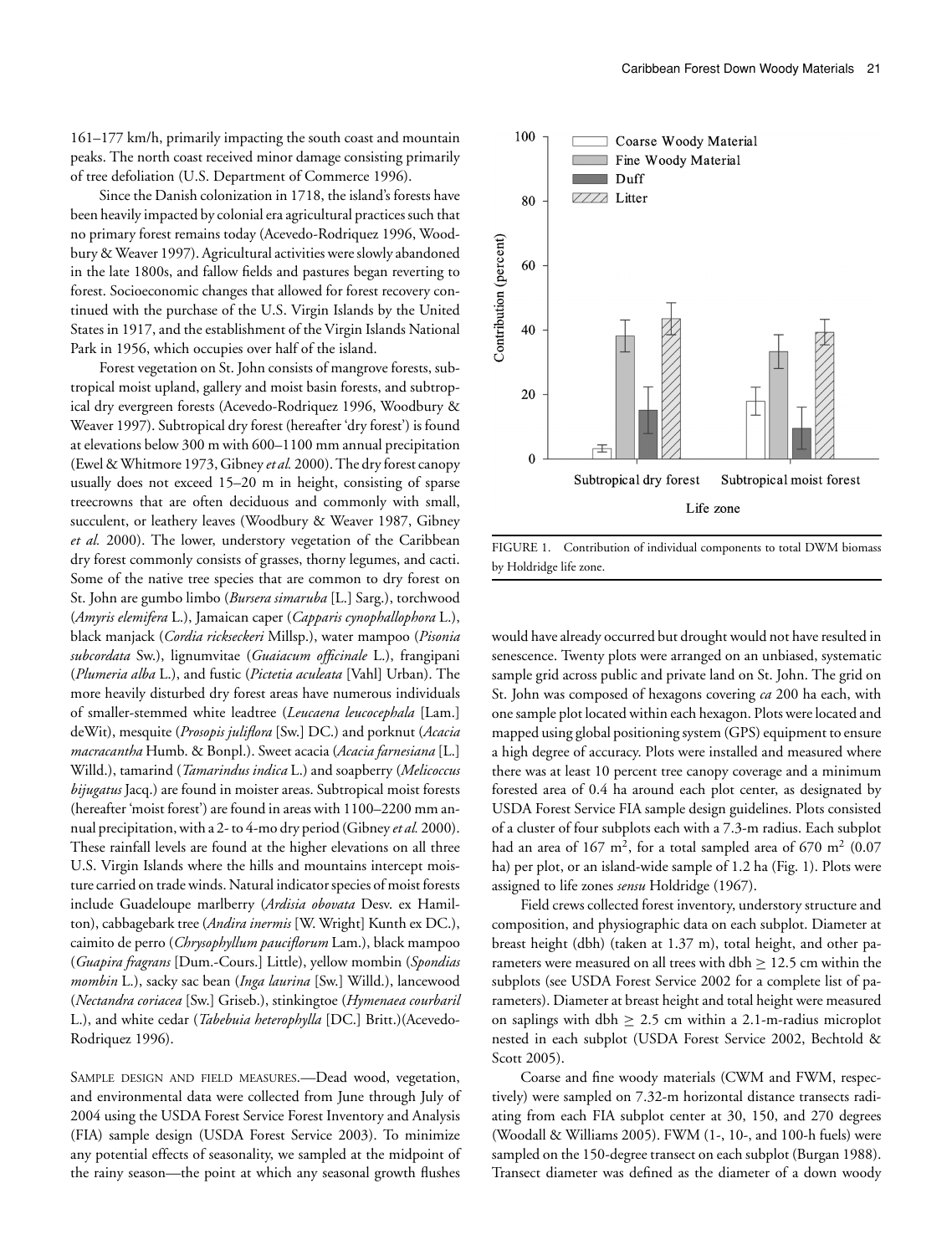piece at the point of intersection with a sampling transect. FWM with transect diameters of 0.03–0.6 cm and 0.6–2.4 cm (1 and 10 h, respectively) was tallied separately on a 1.8-m slope distance transect (4.3–6.1 m on the 150-degree transect). FWM with transect diameters of 2.5–7.6 cm (100 h) was tallied on a 3.0-m slope distance transect (4.3–7.3 m on the 150-degree transect). CWM was defined by the FIA program as down logs with a transect diameter  $> 7.6$ cm and a length > 91.4 cm. Transect diameter, length, small-end diameter, large-end diameter, decay class, species, evidence of fire, and presence of cavities were collected for every coarse woody piece encountered on each of the three 7.32-m transects on every forested FIA subplot. Duff and litter depth measurements were collected at the ends of each 7.32-m transect on forested FIA subplots. Duff was defined as decomposing leaves and other organic material containing no recognizable plant parts. Litter was defined as the loose plant material found on the top surface of the forest floor, not including bark or elements that meet the definitions of FWM or CWM.

DOWN WOODY MATERIAL CARBON AND BIOMASS ESTIMATION.—Line intersect estimation model-based estimators were used to determine volume and biomass of DWM for each inventory plot (Van Wagner 1964, Brown 1974, De Vries 1986). CWM and FWM carbon (C) content was estimated using a combination of line-intersect biomass per unit area estimators and C content conversion factors (Woodall & Williams 2005). Carbon content was then determined by multiplying mass estimates by a conversion factor (Birdsey 1992, Waddell 2002). Carbon in CWM ( $C_{CWM}$ ) was calculated using equation 1

$$
C_{CWM} = \sum_{1}^{n} cf \, G\left(\frac{\pi}{2L}\right) \left(\frac{V_m}{l_i}\right),\tag{1}
$$

where *n* is the number of pieces, *c* is the proportion of carbon in the mass of the piece,  $f$  is the conversion factor for unit area values (10,000), *G* is the specific gravity of the piece  $(g/m^3)$ , reduced by the necessary decay reduction factor, *L* is the total horizontal length (corrected for slope) of the transect (m), *Vm* is the volume of an individual piece  $(m^3)$ , and  $l_i$  is the length of the individual piece *i* in meters (Woodall & Williams 2005). Birdsey (1992) provides carbon proportion factors (*c*) for hardwood (0.491) species types. Waddell (2002) provides decay reduction factors for various CWM decay classes for reducing the specific gravity of CWM pieces based on the state of decay.

Carbon storage in FWM (C<sub>FWM</sub>) was calculated using equation (2)

$$
C_{FWM} = \frac{(Gacsk)}{L} n_i \bar{d}_i^2,\tag{2}
$$

where *G* is the specific gravity of the piece  $(g/m^3)$ , *a* is the nonhorizontal lean angle correction factor for FWM pieces, *c* is the proportion of carbon in the FWM, *s* is the slope correction factor since FWM is measured along a slope distance transect, *k* is a constant representing a unit conversion, *L* is the slope length of the transect  $(m)$ ,  $n_i$  is the number of pieces of FWM in size class  $i$ , and  $\bar{d}_i$  is the mean diameter (cm) of pieces within size class  $i$ .

However, since species data are not collected for FWM, we assigned the mean value of the carbon proportions for softwoods and hardwoods (0.506) to *c.* For further information regarding the sample protocol and estimation procedures for the DWM sampled by the FIA program, see Woodall and Williams (2005).

ABOVEGROUND AND BELOWGROUND LIVE TREE BIOMASS ESTIMATION.—Aboveground biomass was calculated for all living trees with dbh  $\geq 2.5$  cm using the biomass equations developed by Brandeis *et al.* (2006) from data collected in Puerto Rico and the U.S. Virgin Islands for dry forest, moist forest, and gregorywood (*Bucida buceras* L.), where  $D_{bh} =$  diameter at breast height (1.37 m);  $H_T$  = total tree height, and AGB = total aboveground biomass in oven-dry kilograms, and BGB = belowground biomass.

Subtropical moist forest  $AGB = e^{(-1.71904 + 0.78214 \times \ln D_{bb}^2 H_T)}$  (3)

Subtropical dry forest 
$$
AGB = e^{(-1.94371 + 0.84134 \times \ln D_{bb}^2)}
$$
 (4)

Bucida buceras AGB = 
$$
e^{(-1.76887 + 0.86389 \times \ln D_{bb}^2)}
$$
. (5)

The equation for Sierran palm (*Prestoea montana* [Graham] Nichols.) developed by Frangi and Lugo (1985) in Puerto Rico and recommended by Brown (1997) was used for estimating biomass in all palms.

$$
\text{All } \text{palms} \quad \text{AGB} = 10.0 + 6.4 \times H_T. \tag{6}
$$

Belowground biomass (BGB) was derived using the equation in Cairns *et al.* (1997) for estimating BGB for tropical forests.

$$
Below ground \, biomass \quad BGB = e^{(-1.0587 + 0.8836 \ln AGB)} \tag{7}
$$

A digitized map of the island's Holdridge life zones was used to assign each inventory sampling point to either dry or moist forest life zones as defined above, and the classification was confirmed by field crews and examination of the data so that the appropriate equation could be used in estimating AGB. Note that all of the biomass equations estimate total tree AGB in oven-dry kilograms from ground level to the tip of the tree, including stem, branch, and foliage. AGB and BGB estimates were summed for a total tree biomass estimate. Total tree biomass was multiplied by 0.5 for an estimate of carbon sequestered in each tree (Nabuurs *et al.* 2003).

ANALYTICAL METHODS.—We used mixed model analysis of variance (ANOVA) in SAS version 8.0 to determine if differences in biomass and carbon content occurred between moist and dry forest. Differences were recognized at the alpha  $= 0.05$  level. To further explore relationships between moist and dry forest stand characteristics and dead wood, we used Pearson correlations. Correlations were considered significant at  $P = 0.05$ .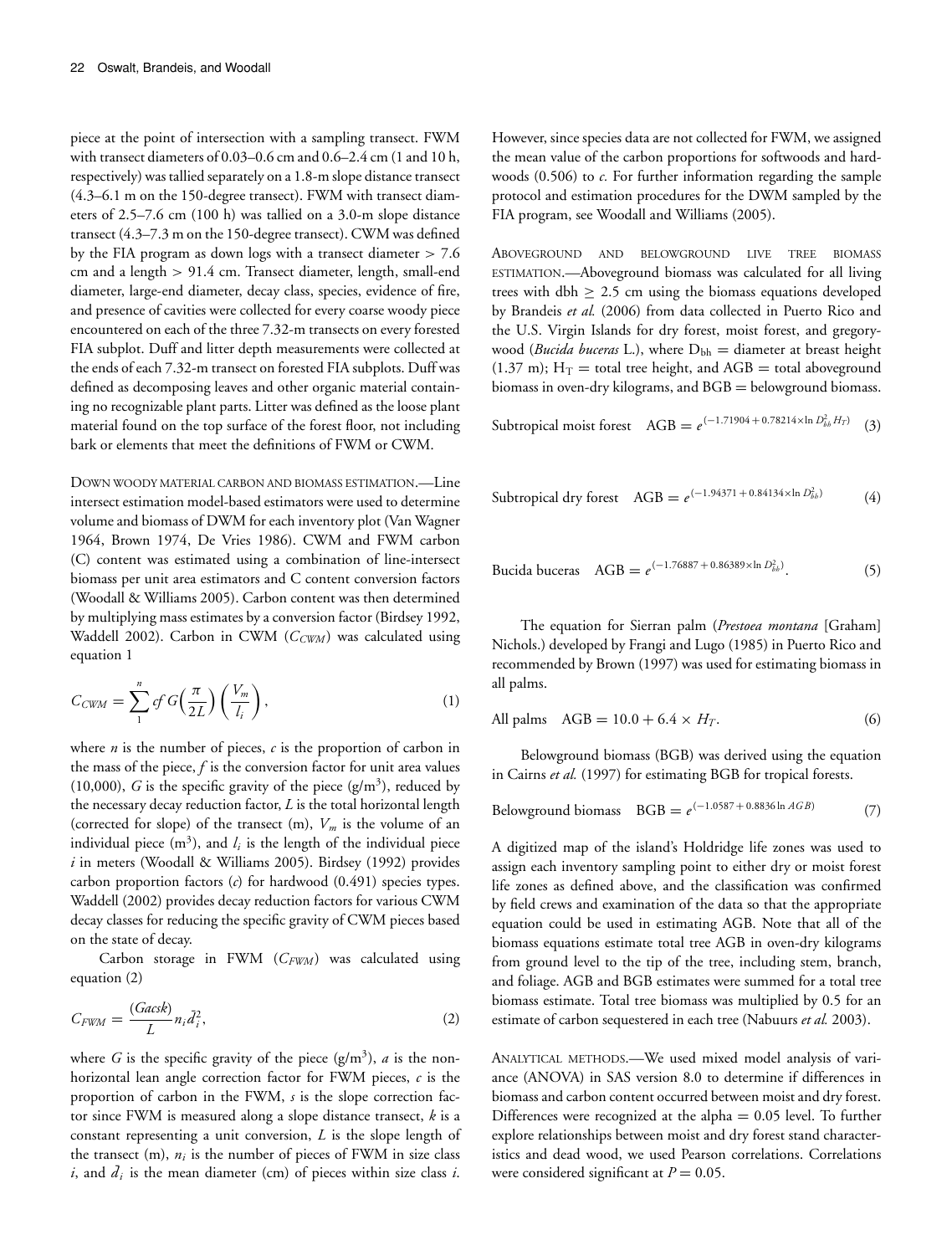To compare our results with other studies in the tropics and subtropics, we synthesized results from seven published studies throughout the Caribbean, Central America, and South America. We calculated a temperature/precipitation ratio for comparison between dry and moist forests following Murphy and Lugo (1986). Because studies were conducted at different scales in stands with widely varying characteristics, we developed an index of DWM to stand basal area by dividing total DWM carbon per hectare by mean basal area per hectare.

#### **RESULTS**

DEAD WOOD CONTRIBUTIONS TO BIOMASS AND CARBON.—Islandwide estimates of dead wood biomass on inventory plots (all DWM, standing dead wood, duff, and litter combined) averaged 13.3 Mg/ha  $\pm$  1.4 SE. (range = 4.6–28.3 Mg/ha). Down woody material biomass estimates (including coarse, fine, duff, and litter) averaged 12.6 Mg/ha  $\pm$  1.3 (4.6–28.1 Mg/ha). Standing dead AGB on all plots averaged 0.8 Mg/ha  $\pm$  0.2 (0.0–3.2 Mg/ha). Live woody AGB on all plots averaged 77.4 Mg/ha  $\pm$  6.7 (29.2–143.4 Mg/ha). Combined (live and dead) woody AGB averaged 78.1 Mg/ha  $\pm$  6.8 (29.2–143.4 Mg/ha).

Down woody material (including CWM, FWM, duff, and litter) contributed 6–46 percent of total AGB (live and dead), while standing dead wood contributed 0–6 percent of total woody AGB. On average, dead wood (standing and DWM) contributed  $20 \pm 3$ percent of total woody AGB (range = 6–52 percent).

CWM made up 0–35 percent of total DWM, though 50 percent of the sample locations in dry forest did not contain any CWM. In comparison, FWM comprised 9–66 percent, duff comprised 0– 71 percent, and litter comprised 12–73 percent of DWM (Fig. 1). Nearly all of the CWM fell into the 7.6–20 cm diameter class and was moderately decayed (*i.e.*, sound heartwood with soft or absent sapwood). Few freshly fallen, intact logs were recorded and no pieces in the most decomposed decay class (*i.e.*, rotten heartwood, piece no longer maintaining shape) were recorded.

Estimated total carbon (excluding soil and herbaceous vegetation) on St. John averaged 56.7 Mg/ha  $\pm$  4.2 SE. Dead woody materials contributed an estimated 16 percent (8.9 Mg/ha  $\pm$  0.8) of the total aboveground and belowground carbon on St. John. Litter on the forest floor contributed more carbon per hectare than either FWM or CWM, with a mean of  $5.8 \pm 0.6$  Mg/ha. CWM contributed an average of  $0.6 \pm 0.2$  Mg/ha, FWM contributed an average of 2.1  $\pm$  0.2 Mg/ha, and snags (aboveground and belowground portions) contributed an average of  $0.5 \pm 0.2$  Mg/ha. Dead wood and forest floor litter comprised 6–34 percent of total carbon (not including soil carbon or herbaceous vegetation).

COMPARISONS BY LIFE ZONE AND FOREST TYPE.—Mean quantities of estimated CWM were higher in moist forest than in dry forest (Table 1;  $P = 0.004$ ). FWM, duff, and litter quantities did not differ between dry and moist forest (Table 1). Percent contributions of dead wood to total AGB did not differ between moist and dry forest.

Overall, total estimated carbon (aboveground and belowground combined, not including soils or herbaceous vegetation) was higher in moist forest than in dry forest  $(P = 0.03)$ . Similarly, the amount of carbon contributed by standing dead trees and CWM was higher in moist forest than in dry forest ( $P = 0.04$  and 0.004, respectively). Neither carbon contributed by FWM or forest floor litter differed between life zones.

DEAD WOOD AND STAND CHARACTERISTICS.—Total live tree basal area on St. John ranged from 7.5 to  $40.0 \,\mathrm{m}^2/\mathrm{ha}$ . Basal area was higher in moist forest than in dry forest ( $\mu = 16.6$  and 27.2, respectively;  $P = 0.004$ ). Total (dry and moist forest combined) live tree basal area and volume were positively correlated with CWM, but were not correlated with duff, litter, or FWM (Table 2). Conversely, the number of trees per hectare was correlated with FWM island wide, but was not correlated with any other DWM variables.

Total standing dead tree (snag) basal area on St. John ranged from 0.0 to 1.3 m<sup>2</sup>/ha and was slightly higher in moist forest than in dry forest ( $\mu = 0.5$  and 0.1, respectively;  $P = 0.07$ ). Snag basal area was highest in moist forest vegetation groups ( $P = 0.03$ ), and was not observed in the disturbed dry forest. The number of snags per hectare and snag basal area were very strongly correlated with CWM island wide, but were not correlated with any other down woody variables (Table 2).

Correlations between forest dead wood and stand characteristics for moist and dry forests independently indicated that the number of live trees per hectare was strongly correlated with litter in moist forest (Table 2). Snag density and snag basal area were strongly correlated with CWM in dry forests. Conversely, CWM variables were not correlated with either dry or moist forest live tree density or live tree basal area.

#### **DISCUSSION**

The quantities of the various components that make up DWM in the forests of St. John were largely independent of life zone and vegetation class, except for CWM that was higher in moist forest. Stand correlations to CWM island wide (positive with live tree basal area and negative with stem density) make intuitive sense. Rubino and McCarthy (2003) found similar negative correlations between CWM and tree density in forests of southern Ohio, though interestingly that same study also showed negative correlations between basal area and CWM. Though overall carbon values do not differ, stand characteristics appear to play a role in the type of material present. Mature moist forests with fewer numbers of larger diameter trees contribute CWM to the carbon pool on St. John, while young moist forests with large numbers of small diameter trees primarily contribute FWM, litter, and duff to the carbon pool. Dry forests on St. John consist of dense thickets of small diameter trees, scrub, and cacti with very few, if any, large trees. These dry forests are contributing equitable amounts of FWM, duff, and litter with almost no CWM.

The strongest correlations between stand characteristics and DWM occurred between snag basal area and density and CWM.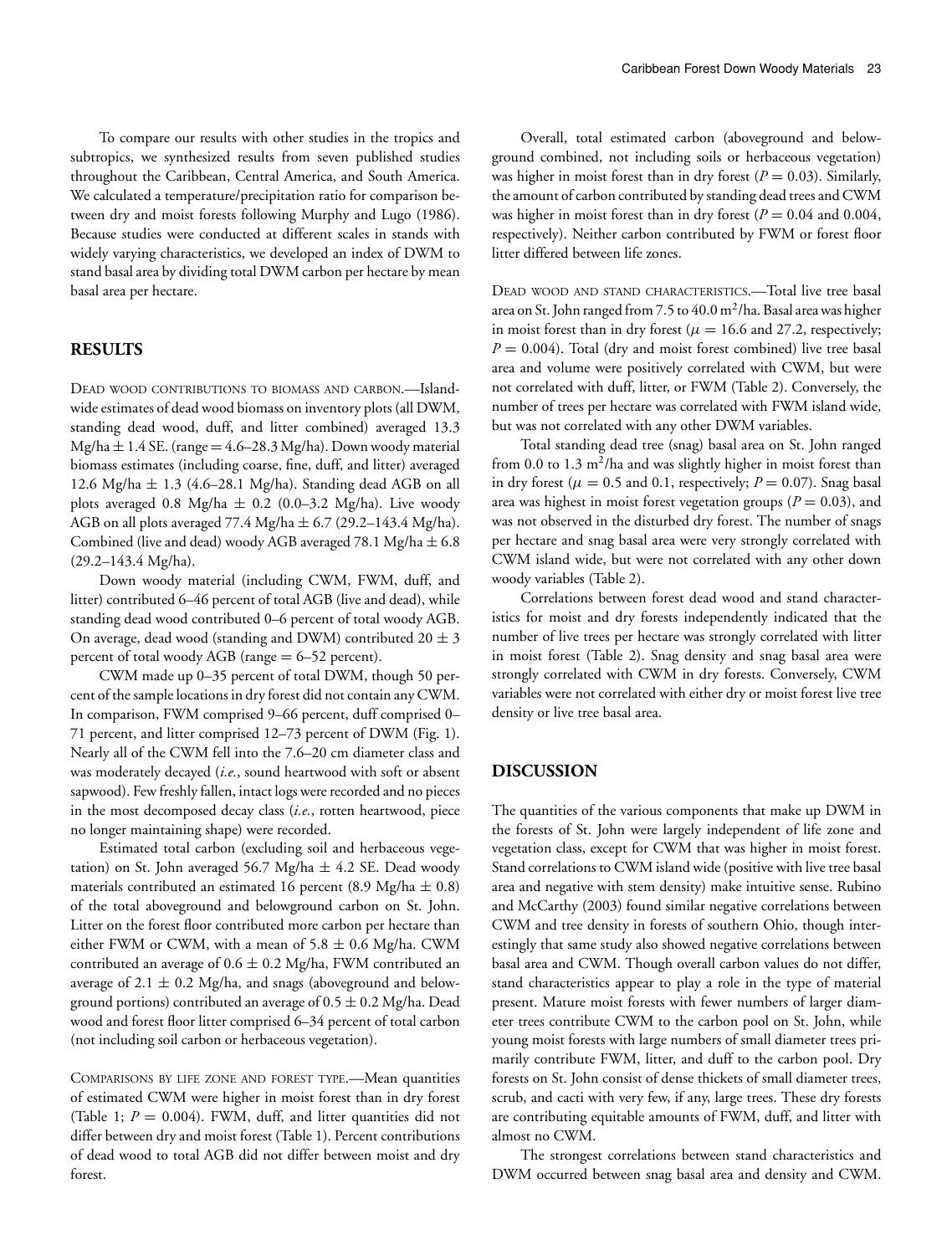|                              |                  | Down woody material component $(\pm S E)$ |                 |                 |                   |  |  |  |
|------------------------------|------------------|-------------------------------------------|-----------------|-----------------|-------------------|--|--|--|
| Plot grouping                | Coarse<br>wood   | Fine<br>wood                              | Duff            | Litter          | All<br><b>DWM</b> |  |  |  |
| Holdridge life zone          |                  |                                           |                 |                 |                   |  |  |  |
| Subtropical moist forest (8) | 2.23 $(0.41)^A$  | 4.60 $(0.71)^A$                           | 1.01 $(1.93)^A$ | 5.32 $(0.78)^A$ | $13.16(2.14)^A$   |  |  |  |
| Subtropical dry forest (12)  | $0.49(0.34)^{B}$ | 3.81 $(0.58)^{\text{A}}$                  | 3.36 $(1.58)^A$ | 4.48 $(0.64)^A$ | $12.14 (1.74)^A$  |  |  |  |
| Island-wide                  | 1.19(0.32)       | 4.12(0.45)                                | 2.42(1.23)      | 4.82(0.50)      | 12.55(1.32)       |  |  |  |

TABLE 1. *Means (Mg per hectare) and standard errors of down woody material component biomass by life zones and vegetation group on St. John, U.S. Virgin Islands. Letters represent results of ANOVA mean separation tests. Groups with the same letters were not significantly different.*

In both life zones high densities and/or basal areas of snags resulted in larger quantities of CWM and duff, and smaller quantities of FWM and litter. These somewhat intuitive relationships suggest that stands that experience disturbances resulting in tree mortality (*e.g.*, hurricane or other weather-related event) produce large amounts of DWM of all types initially then, over time, smaller woody material decomposes while CWM remains behind resulting in correlations like the ones we observed on St. John.

| TABLE 2. Correlations between stand characteristics and down woody material |
|-----------------------------------------------------------------------------|
| components by life zone on St. John, U.S. Virgin Islands. Groups with       |
| asterisks indicate significance at the $P = 0.05$ level.                    |

| Down woody material component |              |                   |         |                   |  |
|-------------------------------|--------------|-------------------|---------|-------------------|--|
| Coarse<br>wood                | Fine<br>wood | D <sub>u</sub> ff | Litter  | All<br><b>DWM</b> |  |
| St. John Island-Wide (20)     |              |                   |         |                   |  |
| $0.49*$                       | 0.01         | $-0.10$           | 0.15    | 0.09              |  |
| $-0.01$                       | $0.52*$      | $-0.21$           | 0.36    | 0.12              |  |
| $0.64*$                       | $-0.25$      | $-0.10$           | 0.01    | $-0.02$           |  |
| $0.70*$                       | $-0.23$      | 0.31              | 0.13    | 0.42              |  |
| $0.77*$                       | $-0.12$      | 0.17              | 0.18    | 0.37              |  |
|                               |              |                   |         |                   |  |
| Subtropical moist forest (8)  |              |                   |         |                   |  |
| 0.46                          | $-0.16$      | $-0.24$           | 0.14    | 0.05              |  |
| $-0.38$                       | 0.57         | $-0.49$           | $0.84*$ | 0.59              |  |
| 0.67                          | $-0.21$      | $-0.13$           | $-0.10$ | 0.01              |  |
| 0.54                          | $-0.29$      | 0.31              | 0.05    | 0.28              |  |
| 0.59                          | $-0.16$      | 0.05              | 0.14    | 0.31              |  |
| Subtropical dry forest (12)   |              |                   |         |                   |  |
| $-0.18$                       | $-0.13$      | 0.10              | $-0.01$ | 0.05              |  |
| $-0.34$                       | 0.41         | $-0.08$           | $-0.17$ | $-0.07$           |  |
| 0.32                          | $-0.67*$     | $-0.00$           | $-0.03$ | $-0.12$           |  |
| $0.82*$                       | $-0.43$      | 0.52              | 0.06    | 0.50              |  |
| $0.81*$                       | $-0.45$      | 0.51              | 0.05    | 0.48              |  |
|                               |              |                   |         |                   |  |

We compared the contribution of DWM to carbon stocks on St. John to stocks described in published studies in tropical forests in the Caribbean and elsewhere in terms of gross amounts and amounts relative to forest basal area. Total DWM carbon stocks were divided by stand basal area to give a relative index of megagram of DWM carbon for each square meter of stand basal area (Table 3). Compared to other tropical forests in the Caribbean and elsewhere, forest structure and contributions of DWM on St. John appear to be comparable to values found in similar dry forests. Live tree basal area was lower for both dry and moist forests than the values reported by Murphy and Lugo (1995) for Central America and the Caribbean, but was similar to (though slightly lower than) pre-Hurricane Hugo values reported by Weaver (1996) for Cinnamon Bay Forest on St. John. Live AGB was also lower, on average, than the values reported by Weaver (1996), though values we calculated in moist forest were similar.

St. John's total litter values were similar to averages derived by Lugo and Brown (1982) through a synthesis of productivity studies in various tropical and subtropical life zones. Those authors also found that litterfall and litter storage tended to be higher in moist forests and lower in dry forests (Lugo & Brown 1982). Our estimates of the contribution of litter to total carbon storage were higher, but soil carbon and carbon contributed by live herbaceous plants was not included in our estimates. Lugo and Brown (1982) also reported higher AGB values in moist forest than in dry forest, as did our study. Murphy and Lugo (1986) note that in subtropical dry forests in Puerto Rico a large proportion of AGB (43%) is represented by vegetation other than woody species  $> 5$  cm dbh, suggesting that even though we measured woody vegetation > 2.5 cm dbh, our study may still have missed a substantial pool of AGB in forested systems.

Duff and litter appeared to contribute more down woody biomass than coarse or FWM—an observation that contrasts with observations by Harmon *et al.* (1995), who note that pre-hurricane data from dry tropical forests in Mexico indicate that coarse and FWM biomass 'greatly exceeds the mass found in surface litter.' Litter biomass estimates were similar to, though slightly lower than, Weaver's (1996) estimate of 9.33 Mg/ha for average quantities of loose litter at Cinnamon Bay, St. John. Values for litter biomass quantities island wide (2.31–10.82 Mg/ha) were similar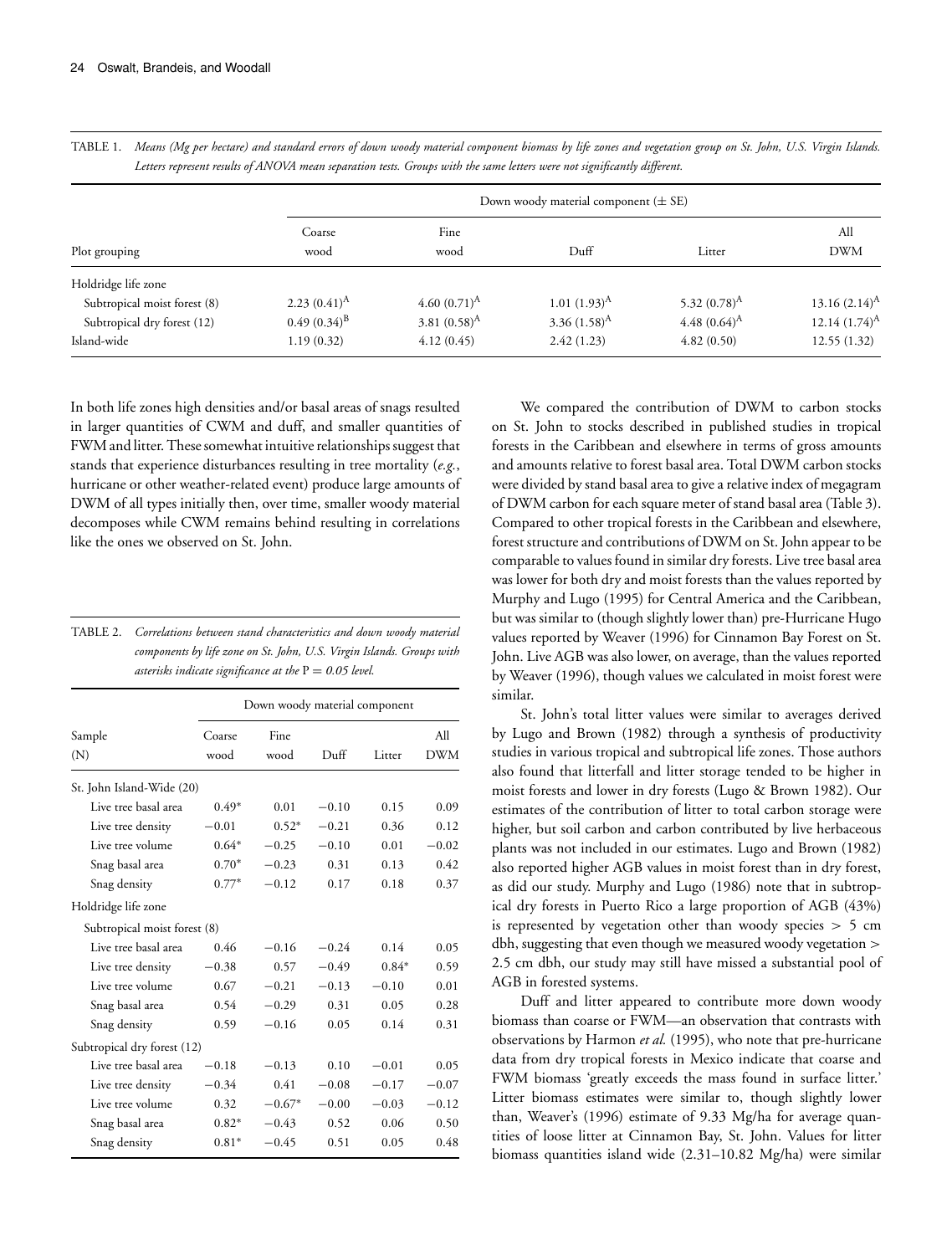| Location (reference)                                                         | $N^{\rm a}$ | T/P<br>ratiob | No. of<br>Stems/ha <sup>c</sup> | Basal area<br>$m^2/ha$ | Live tree<br>AGB (Mg/ha) | Snag<br>AGB<br>(Mg/ha) | Total tree<br>biomass<br>$(AGB + BGB)$ | Total DWM<br>Carbon<br>Mg/ha <sup>d</sup> | DWMC/<br>BA ratio |  |
|------------------------------------------------------------------------------|-------------|---------------|---------------------------------|------------------------|--------------------------|------------------------|----------------------------------------|-------------------------------------------|-------------------|--|
| St. John, USVI: subtropical<br>moist forest                                  | 8           | 1.6           | 6677 (2148)                     | 26.7(7.5)              | 94.0 (26.0)              | 1.3(1.1)               | 115.8 (10.7)                           | 8.9                                       | 43.4              |  |
| St. John, USVI: subtropical<br>dry forest                                    | 12          | 3.1           | 4984 (1659)                     | 16.5(6.8)              | 66.3(28.0)               | 0.4(1.0)               | 82.0 (9.9)                             | 8.1                                       | 39.5              |  |
| St. John Island-wide                                                         | 20          | 2.3           | 5661 (448)                      | 20.5(1.9)              | 77.4 (6.7)               | 0.8(0.2)               | 96.43 (8.16)                           | 8.4                                       | 41.0              |  |
| Cinnamon Bay, St. John,<br>USVI (Weaver 1996)                                | 16          | 2.4           | $3375(-)$                       |                        | $131.5(-)$               |                        |                                        |                                           |                   |  |
| Puerto Rico Island-wide<br>(Brandeis et al., in press)                       | 25          | 1.7           | 3160 (160)                      | 20.9(1.3)              | 86.4 (5.7)               | 2.0(0.3)               | 105.46 (7.02)                          | 21.5                                      | 102.7             |  |
| Guanica Forest, Puerto Rico<br>(Murphy & Lugo 1986)                          | 15          | 2.9           | $12,173$ (-)                    | $17.8(-)$              |                          | $1.9(-)$               | $98.00(-)$                             | 7.5                                       | 42.2              |  |
| Venezuela (Delaney et al.<br>1997)                                           | 23          | 1.3           |                                 |                        | 134-520                  | -                      | 400-1086                               | $1.2 - 38.3$                              |                   |  |
| Manaus, Brazil (Nascimento<br>& Laurence 2002)                               | 20          | 1.1           |                                 |                        | $346.6(-)$               | $6.1(-)$               |                                        | 35.3                                      |                   |  |
| La Selva, Costa Rica (Clark &<br>Clark 2000; Clark et al.<br>2002)           | 18          | 0.7           | 504 (22)                        | 23.6(0.5)              | 160.5(4.2)               | 6.5(0.9)               |                                        | $23.2^e$                                  | 98.3              |  |
| Rancho San Filipe, Mexico<br>(pre-Hurricane Gilbert)<br>(Harmon et al. 1995) | 12          | 2.3           |                                 | 26.9(0.9)              | 133(6)                   |                        |                                        | $19.7^{f}$                                | 73.2              |  |

TABLE 3. *Comparisons of St. John, U.S. Virgin Islands stand characteristics (mean* ± *SE) with other subtropical and tropical studies.*

<sup>a</sup>Sample plot sizes and designs vary by study.

bTemperature/precipitation ration *sensu* Murphy and Lugo 1986.

c Stems ≥2.5 cm for St. John and Puerto Rico, Brazil; stems ≥10 cm for Venezuela, Costa Rica, Mexico.

<sup>d</sup>Includes CWM, FWM, and litter.

e CWM only.

<sup>f</sup> Pre-hurricane CWM plus pre-hurricane FWM/leaf litter range minimum.

to pre-hurricane measurements from that study (4.22–6.47 Mg/ha; Whigham *et al.* 1991), but our coarse and FWM measurements were much lower than their combined woody biomass estimates of 17.7–42.7 Mg/ha (Harmon *et al.* 1995). The forests at Cinnamon Bay represent some of the more mature moist forests on the island (stand age =  $125$  yr; Ray & Brown 1995). Since mature forests may contain large fallen trees, and typically consist of larger trees that may shed more branches than young, small trees, the relative maturity of Cinnamon Bay in contrast with the overall forest landscape could explain the discrepancy between our CWM measurements and theirs. Additionally, our sample was not biased toward or against particular features on the landscape. Any feature meeting the FIA definition of 'forest' was included in the sample, so that the sample included both highly disturbed forests (edges, backyards, resort grounds) as well as mature forests like those at Cinnamon Bay and in some of the other studies mentioned.

Carbon contributed by DWM on St. John, even in moist forest, was low compared to some other studies in the tropics and subtropics (Table 3). Down woody material estimates from this study for the entire island of St. John were very similar to estimates given by Murphy and Lugo (1986) for the subtropical dry Guánica Forest in Puerto Rico, which has comparable temperature, precipitation, and total live tree basal area to dry forest on St. John. However, estimates from this study were much lower than island-wide estimates of DWM carbon on Puerto Rico (T. Brandeis, pers. obs.). Our live tree, litter, and dead wood carbon estimates are similar to mean and range values for very dry tropical forests (annual rainfall  $= 800$  mm) in Venezuela, as given by Delaney *et al.* (1997). In contrast, mean fallen CWM biomass in tropical forests at the La Selva Biological Station in Costa Rica (46.3 Mg/ha; Clark *et al.* 2002), and in prehurricane-damaged dry forests on the Yucatan Peninsula (31 Mg/ha; Whigham *et al.* 1991; Harmon *et al.* 1995) were much higher than mean CWM biomass on St. John (1.19 Mg/ha), and the ratio of DWM carbon to basal area was lower on St. John, as well.

Relatively low contributions of DWM to carbon stocks on St. John might be due to the relative youth of forests that are still recovering from intensive human disturbance of colonial era agricultural practices or to the more recent disturbances caused by Hurricane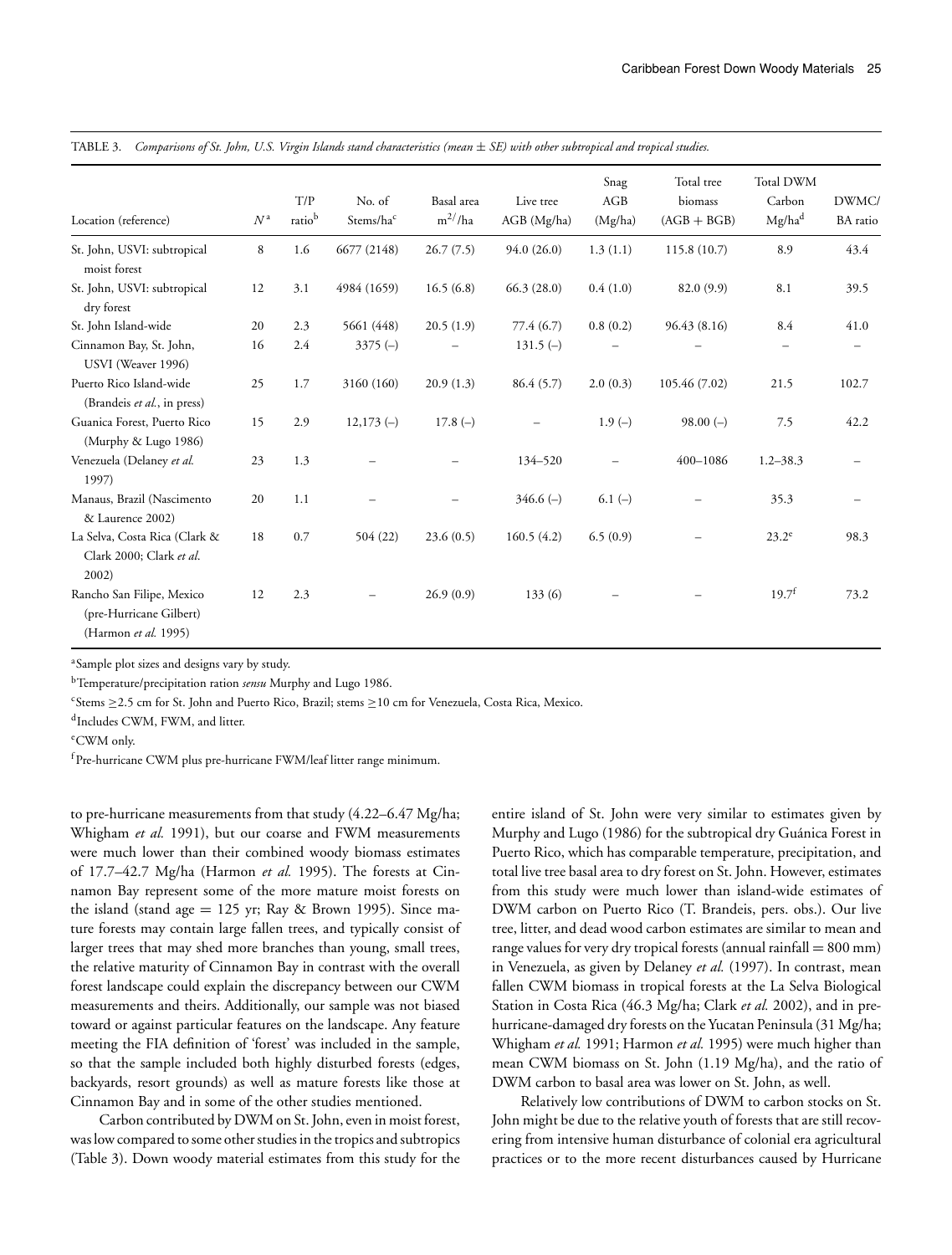Hugo in the late 1980s and Hurricane Marilyn in the mid-1990s. Compared to continental tropical forests (Manaus and La Selva), Caribbean forests contain much less carbon in live and standing dead trees. In continental tropical forests like La Selva, much of the forest carbon is concentrated in far fewer, much larger trees. Hurricane-impacted Caribbean forests consist of smaller, shorterstature trees due in part to their frequent disturbance and damage (Van Bloem *et al.* 2005). The Yucatan Peninsula study site, an area that is also impacted by hurricanes, however, showed far more DWM carbon in forests with very similar stand characteristics, perhaps indicating either a different land-use history, less-frequent hurricane disturbance, or both. Additionally, rapid decay rates associated with warm, humid climates likely play a role in the overall contribution of down wood to overall forest carbon. Though the contribution of soil to forest carbon was not addressed here, other studies have indicated that the contribution of soil organic carbon to total carbon stocks is high relative to the contribution of carbon by DWM, particularly in subtropical moist life zones, suggesting that attempts at soil carbon estimation are important future research needs for quantifying total carbon stocks on St. John and similar Caribbean landscapes (Brown & Lugo 1982, Delaney *et al.* 1997, Silver *et al.* 2004).

Our study indicates that DWM contributes an average of 16 percent of the total aboveground and belowground carbon (excluding herbaceous and soil carbon) on St. John. Live and dead tree basal area and volume are important factors in the quantity of CWM present on the forest floor, while stand density appears to strongly influence FWM and litter presence. Contributions of DWM on St. John appear to be comparable to values given for similar dry forest systems.

### **ACKNOWLEDGMENTS**

We would like to thank L. Lewis and D. Howlett of the Virgin Islands Department of Agriculture, the U.S. Virgin Islands Stewardship Council, A. Lugo of the USDA Forest Service's International Institute of Tropical Forestry, E. Rojas of the Puerto Rican Conservation Foundation, and T. Hueth of the USDA Forest Service's State and Private Forestry program for their assistance in the joint effort of collecting the FIA inventory data; R. Boulon of the Virgin Islands National Park for his assistance while working on St. John; G. Ray and E. Gibney for their botanical expertise; C. Rodríguez of the International Institute of Tropical Forestry for his assistance with GPS and GIS support; and most importantly H. Blumenfeld, B. Dimick, H. Marcano, L. Ortíz, and I. Vicéns for their tireless efforts in the field. We would also like to thank the reviewers for comments and suggestions on the draft publication.

## **LITERATURE CITED**

- ACEVEDO-RODRIQUEZ, P. 1996. Flora of St. John, U.S. Virgin Islands. The New York Botanical Garden, Bronx, New York, New York.
- BECHTOLD, W. A., AND C. T. SCOTT. 2005. The forest inventory and analysis plot design. *In* W. A. Bechtold and P. L. Patterson (Eds.). The enhanced

forest inventory and analysis program—national sampling design and estimation procedures, pp. 27–42. General Technical Report SRS–80. U.S. Department of Agriculture Forest Service, Southern Research Station, Asheville, North Carolina.

- BIRDSEY, R. A. 1992. Carbon storage and accumulation in United States forest ecosystems. General Technical Report WO–59. 51 p. U.S. Department of Agriculture Forest Service, Washington, DC.
- BRANDEIS, T. J., M. DELANEY, B. R. PARRESOL, AND L. ROYER. 2006. Development of equations for predicting Puerto Rican subtropical dry forest biomass and volume. For. Ecol. Manage. 233: 133–142.
- BROWN, J. K. 1974. Handbook for inventorying downed woody material. General Technical Report INT–16. U.S. Department of Agriculture Forest Service, 24 p. Intermountain Forest and Range Experiment Station, Ogden, Utah.
- BROWN, S. 1997. Estimating biomass and biomass change in tropical forests: A primer. FAO Forestry Paper 134, Food and Agriculture Organization of the United Nations, Rome, Italy.
- BROWN, S., AND A. E. LUGO. 1982. The storage and production of organic matter in tropical forests and their role in the global carbon cycle. Biotropica 14: 161–187.
- BULL, E. L., C. G. PARKS, AND T. R. TORGERSEN. 1997. Trees and logs important to wildlife in the interior Columbia River basin. General Technical Report PNW–391. 55 p. U.S. Department of Agriculture Forest Service, Pacific Northwest Research Station, Portland, Oregon.
- BURGAN, R. E. 1988. 1988 Revisions to the 1978 national fire-danger rating system. Research Paper SE–273. 39 p. U.S. Department of Agriculture Forest Service, Southeastern Forest Experiment Station, Asheville, North Carolina.
- CAIRNS, M. A., S. BROWN, E. H. HELMER, AND G. A. BAUMGARDNER. 1997. Root biomass allocation in the world's upland forests. Oecologia 111: 1–11.
- CLARK, D. B., AND D. A. CLARK. 2000. Landscape-scale variation in forest structure and biomass in a tropical rain forest. For. Ecol. Manage. 137: 185–198.
- CLARK, D. B., D. A. CLARK, S. BROWN, S. F. OBERBAUER, AND E. VELDKAMP. 2002. Stocks and flows of coarse woody debris across a tropical rain forest nutrient and topography gradient. For. Ecol. Manage. 164: 237–248.
- DELANEY, M., S. BROWN, A. E. LUGO, A. TORRES-LEZAMA, AND N. B. QUINTERO. 1997. The distribution of organic carbon in major components of forests located in five life zones of Venezuela. J. Trop. Ecol. 13: 697–708.
- DE VRIES, P. G. 1986. Sampling theory for forest inventory: A teach-yourself course. Chapter 13: Line-intersect sampling, pp. 242–279. Springer-Verlag, Berlin, Germany.
- EWEL, J. J., AND J. L. WHITMORE. 1973. The ecological life zones of Puerto Rico and the U.S. Virgin Islands. Research Paper ITF–18. 72 p. U.S. Department of Agriculture Forest Service, Institute of Tropical Forestry, Río Piedras, Puerto Rico.
- FRANGI, J. L., AND A. E. LUGO. 1985. Ecosystem dynamics of a subtropical floodplain forest. Ecol. Monogr. 55: 351–369.
- GIBNEY, E., T. T. O'REILLY, AND B. DEVINE. 2000. USVI vegetation community classification System. The Virgin Islands data atlas series. The Nature Conservancy and Virgin Islands Conservation Data Center. Virgin Islands.
- GRIER, C. C., AND R. S. LOGAN. 1977. Old-growth *Pseudotsuga menziesii* communities of a Western Oregon watershed: Biomass distribution and production budgets. Ecol. Monogr. 47: 373–400.
- HARMON, M. E., J. F. FRANKLIN, F. J. SWANSON, P. SOLLINS, S. V. GREGORY, J. D. LATTIN, N. H. ANDERSON, S. P. CLINE, N. G. AUMEN, J. R. SEDELL, G. W. LIENKAEMPER, K. CROMACK JR., AND K. W. CUMMINS. 1986. Ecology of coarse woody debris in temperate ecosystems. Adv. Ecol. Res. 15: 133–302.
- HARMON, M. E., D. F. WHIGHAM, J. SEXTON, AND I. OLMSTEAD. 1995. Decomposition and mass of woody detritus in the dry tropical forests of the northeastern Yucatan Peninsula, Mexico. Biotropica 27: 305– 316.